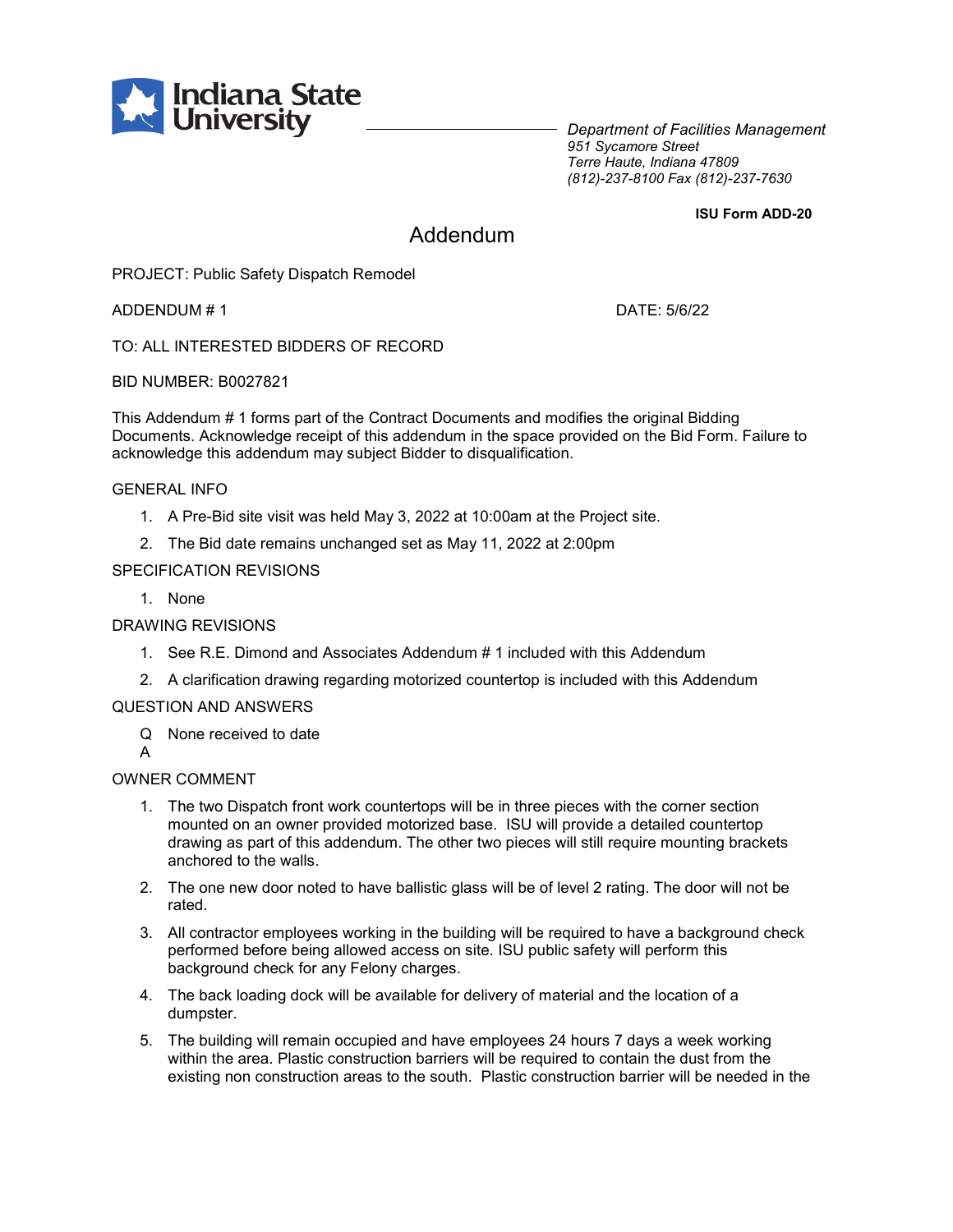IDF room while the existing wall is removed to protect the required remaining computer equipment with the space.

6. A refrigerator and a microwave will be required to be purchased and installed by the contractor. This will be purchased and installed as a cost change and billed utilizing part of the base bid allowance funding.

End of Addendum # 1

attachments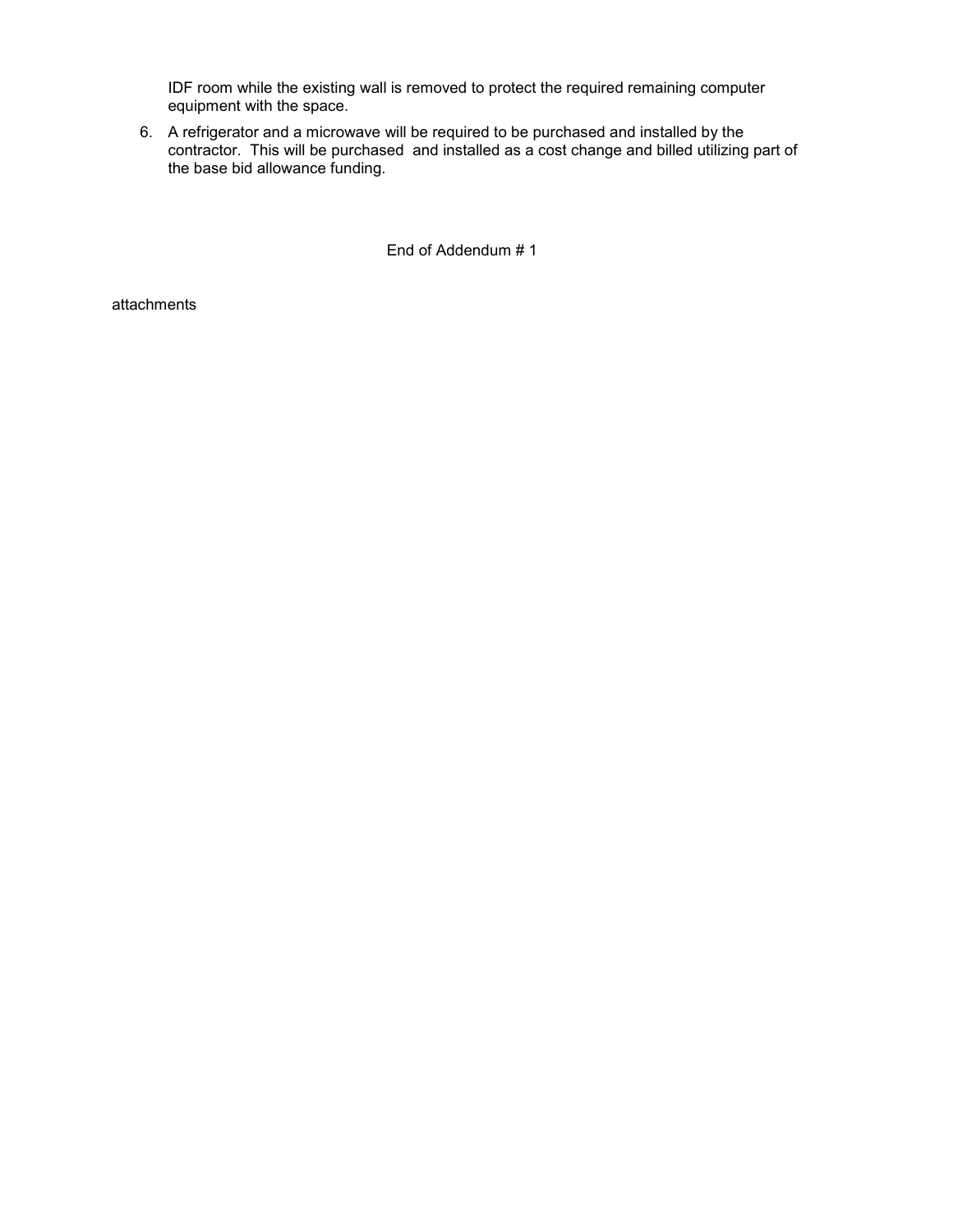

Project Name: Public Safety Dispatch Renovation Burford Commons Terre Haute, Indiana 47809

ISU Bid Number B0027821

D&A Project #21078

Date: 5/6/2022

This Addendum issued prior to bidding, alters, amends, corrects, or clarifies the Proposal Documents to the extent stated herein and does hereby become a part of the Proposal Documents, and will become a part of the Contract Documents of the successful bidder.

## **ELECTRICAL**

## **A. DRAWINGS**

- 1. Drawing No. T101 First Floor Plan Telecom & Fire Alarm
	- a. Install the Valcom fire alarm devices in IDF 121A. Interface with network as required. Provide wiring to FACP. Coordinate with JCIFP and provide all necessary components, connections, and wiring. See spec section 28 31 11.10 Addressable Fire Alarm with Addressable Speaker/Visual.
- 2. Drawing No. T102 Partial First Floor Plan Telecom & Fire Alarm
	- a. Add to Plan Note 10 Provide an electric strike compatible with the specified lever hardware set. Connect to access control panel. Connect for fail-secure operation. Provide all necessary components and wiring.
- 3. Drawing No. E001 Symbols, Abbreviations, and Notes Electrical
	- a. Change symbols for fire alarm system horn/strobes to speaker/strobes.
	- b. Delete fire alarm ceiling speaker symbol.
	- c. Change fire alarm smoke detector, heat detector, and duct detector symbols from hexagon to circle, to match floor plan symbology.

END OF ADDENDUM